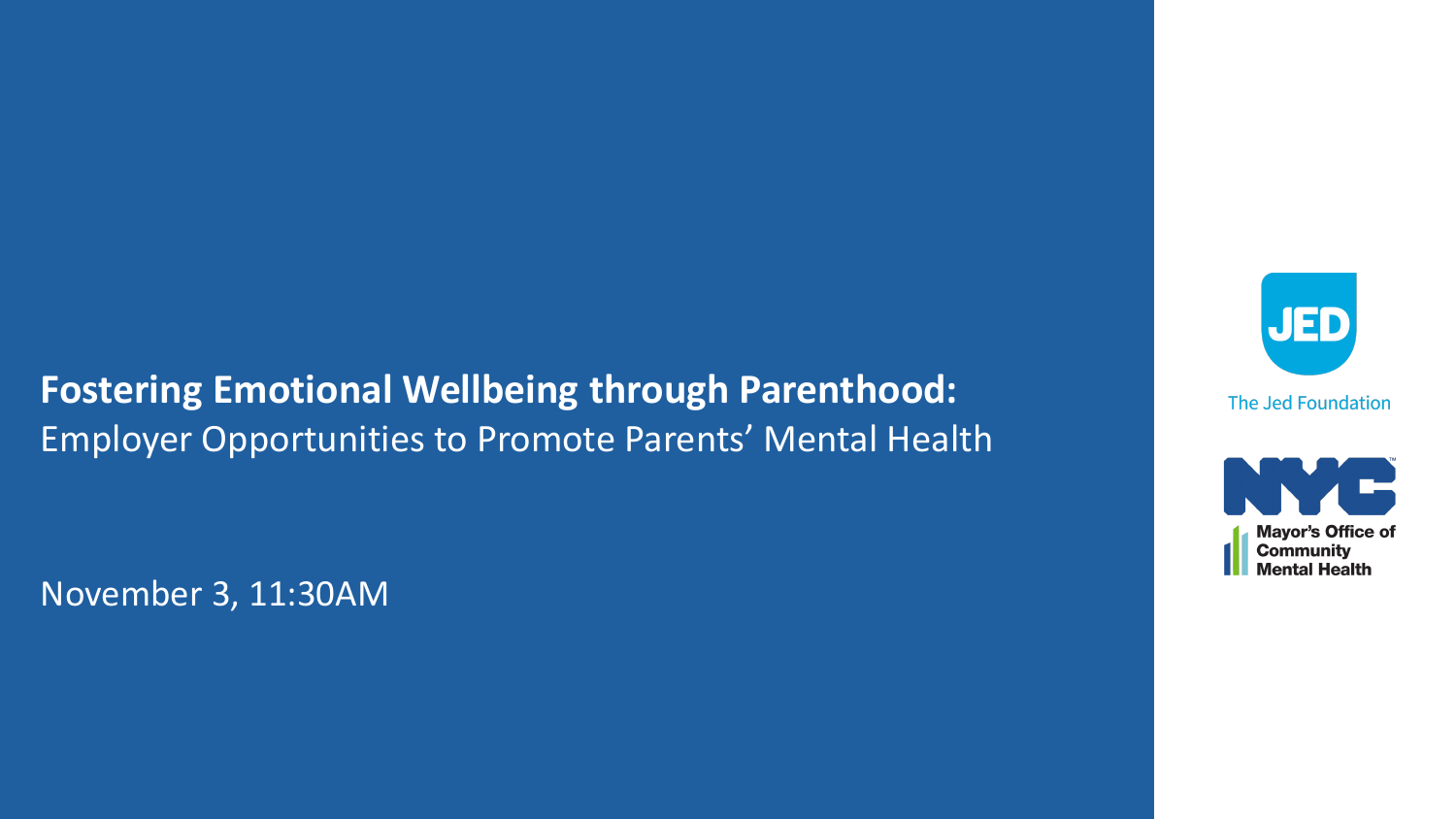**Mayor's Office of Community Mental Health** 

**The Mayor's Office of Community Mental Health is an unprecedented citywide commitment to promote mental health for all New Yorkers.** 

In partnership with 13 City agencies and nearly 200 non-profits, the office supports 30 innovative mental health programs that serve hundreds of thousands of New Yorkers every year, regardless of insurance or immigration status.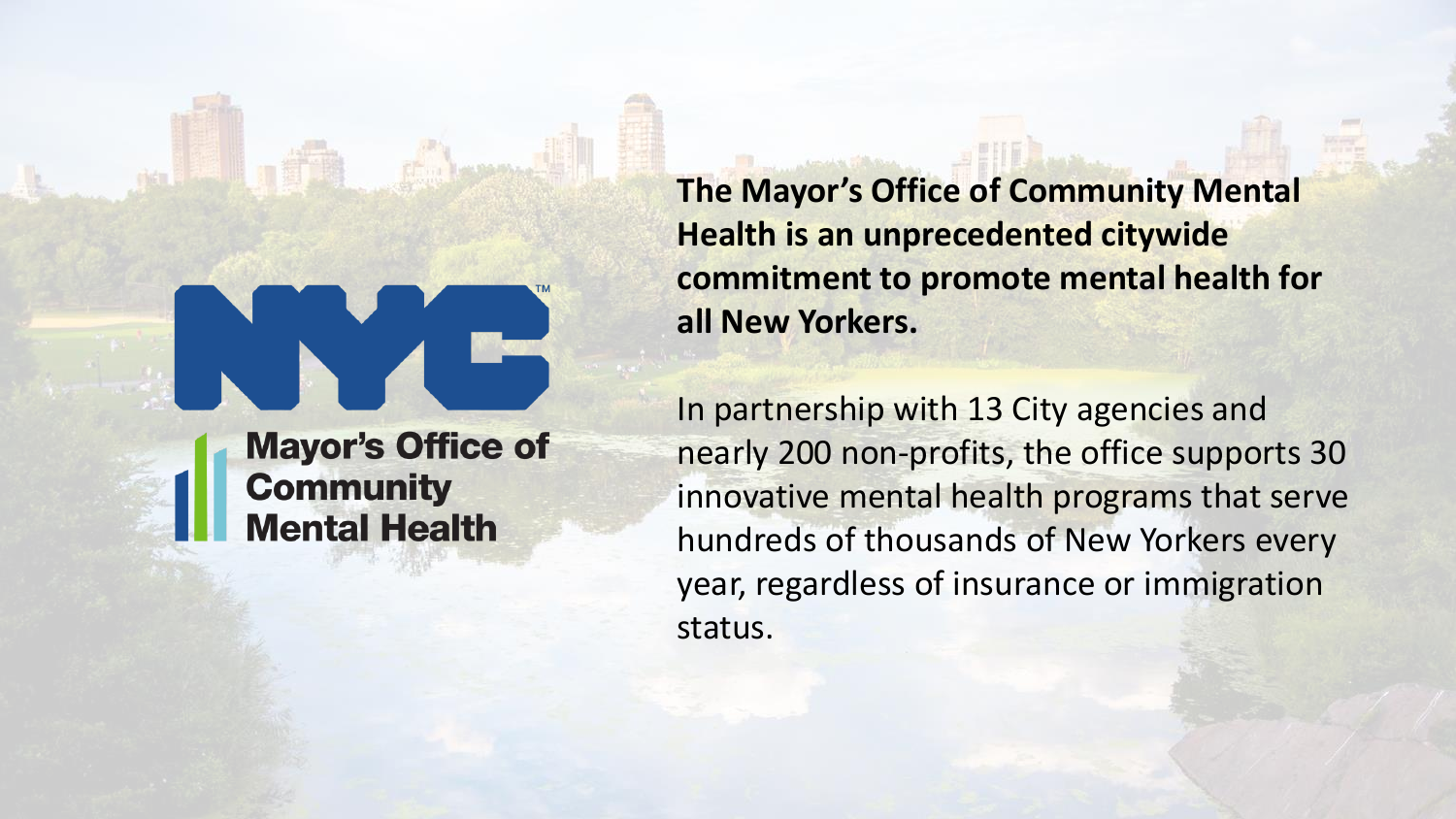**The Jed Foundation is a non-profit organization that protects emotional health and prevents suicide for teens and young adults in the United States.** 

# The Jed Foundation

UED

JED partners with high schools and colleges to strengthen their mental health, substance misuse and suicide prevention programs and systems.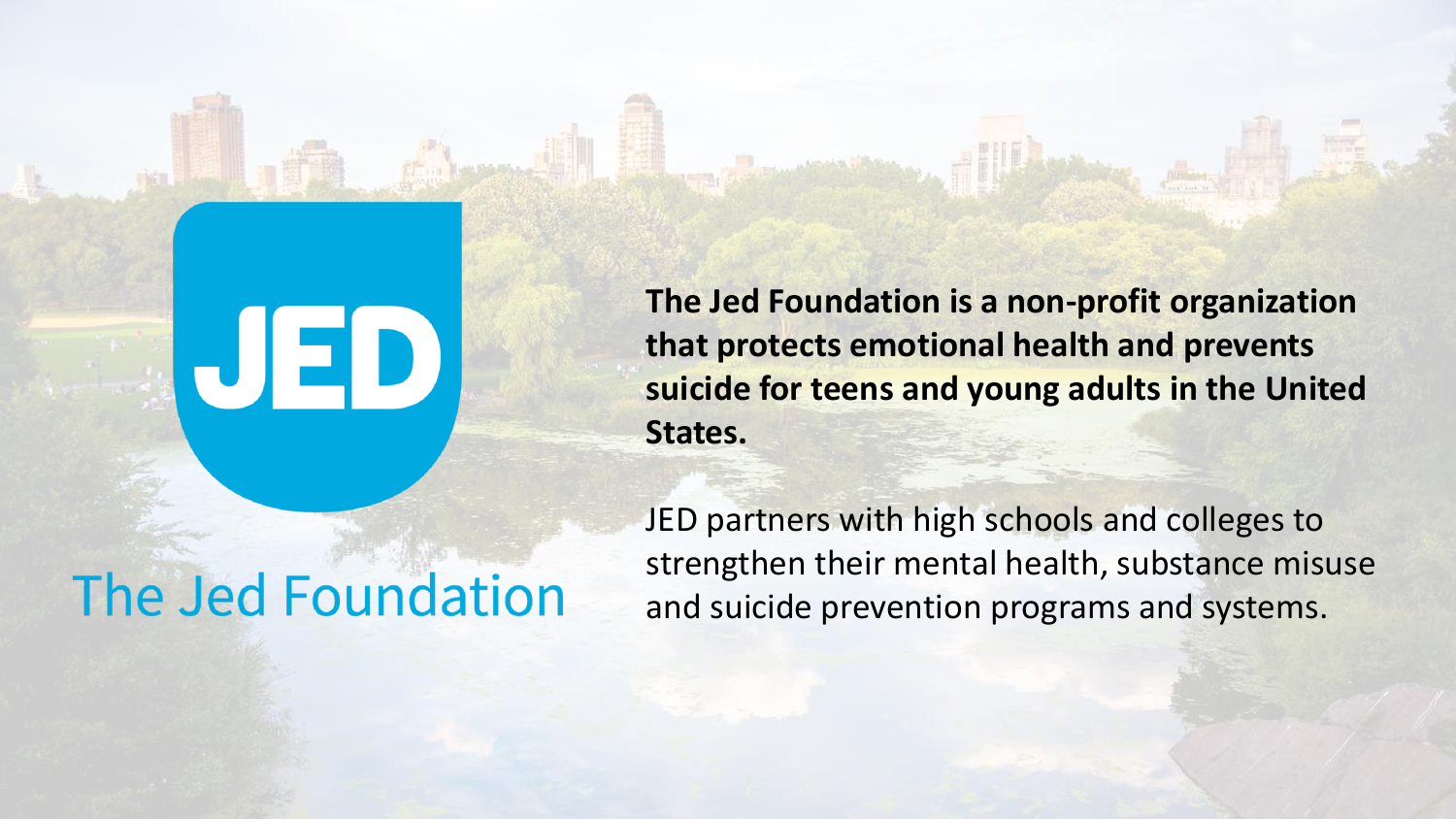# **Opportunity: Employers can support mental health**

### **The workplace can be activated to:**

- Increase access to and quality of mental healthcare
- Create a supportive environment that promotes mental health

In doing so, **employers may also reap the social and economic benefits** of a mentally healthy workforce:

• A World Health Organization study estimated that every \$1 invested in prevention and treatment provides a return of \$4 in improved health and productivity to the US economy

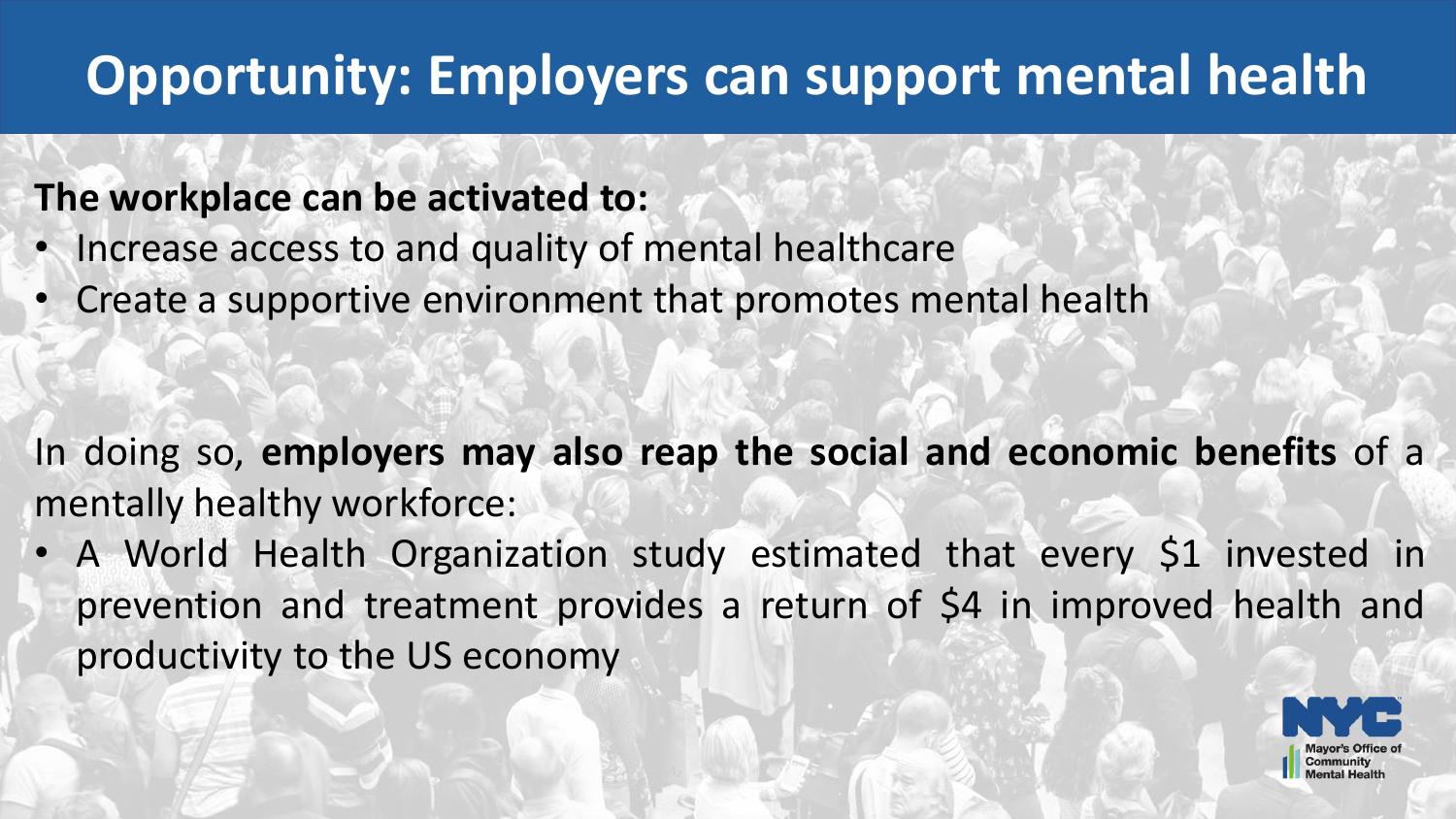## **Parents make up a large share of the workforce**

**88.5%** of families with children under 18 have at least 1 parent working

**71.2%** of all women with children under 18 were in the labor force

**92.3%** of all men with children under 18 were in the labor force



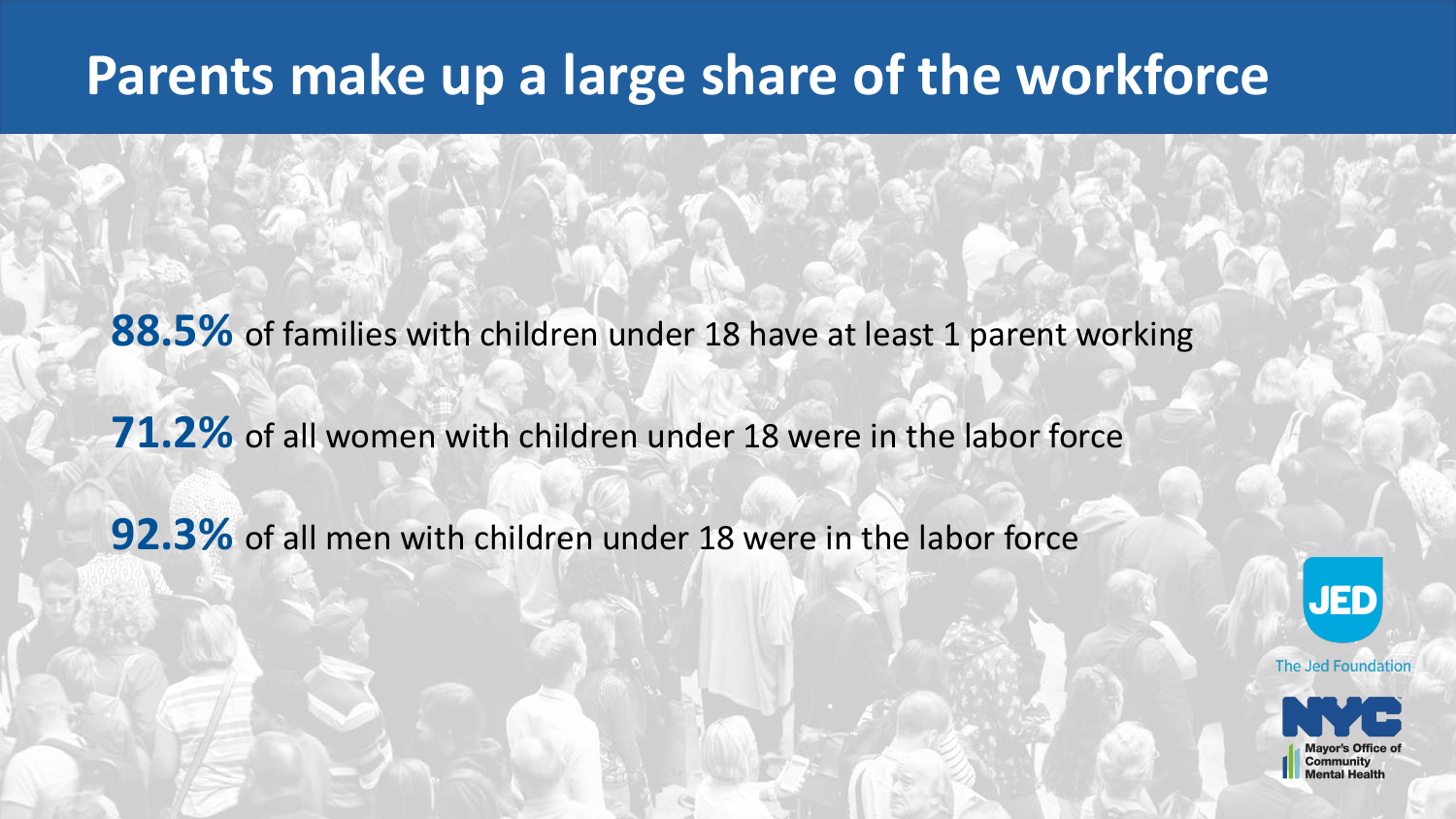## **Supporting parents at work can yield gains in both wellbeing and organizational productivity:**

- Increase employee satisfaction and productivity
- Attract top talent
- Retain quality employees
- Increase diversity amongst staff



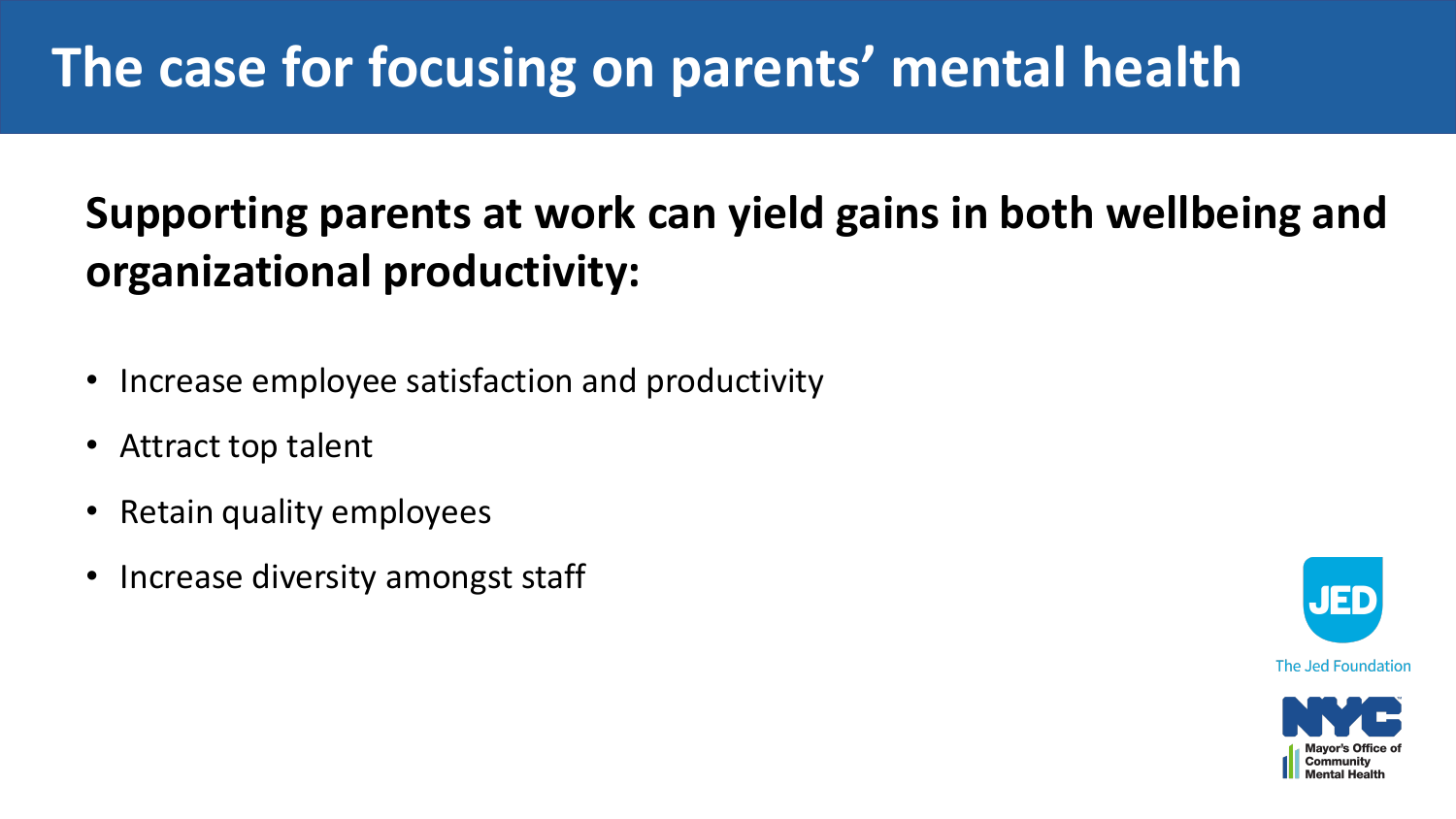# **Opportunities for employers**

## Create supportive policies:

- Equitable pay
- Paid family leave
- Childcare services and subsidies
- Flexible schedules, WFH options
- Benefit plan offerings
- Lactation support

## Launch programming:

- Employee Resource Groups (ERGs)
- Peer support
- Mentorship programs
- Capacity-building/education



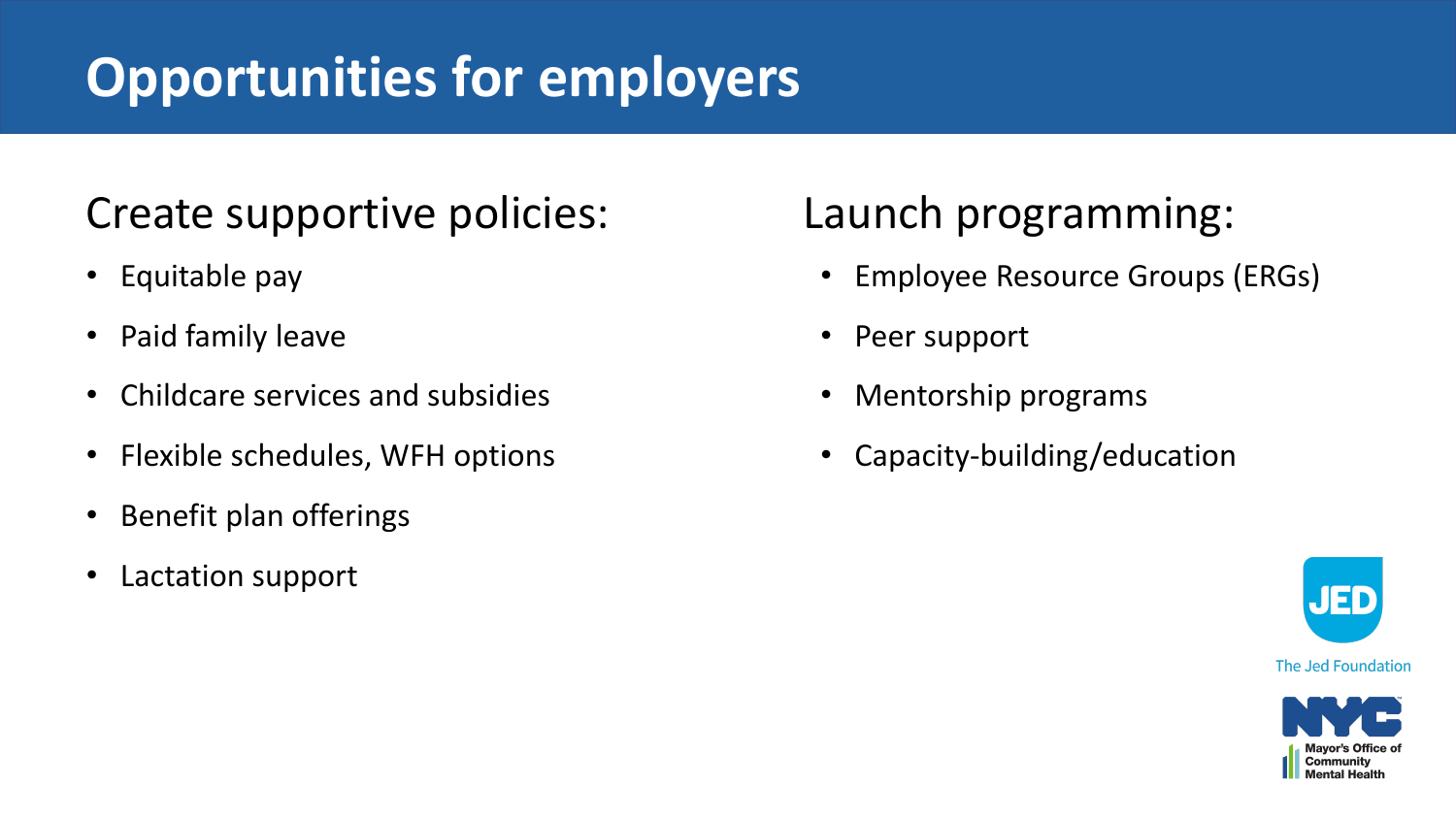## **Panel**

### Moderator:

• **Dr. Nance Roy**, Chief Clinical Officer, The Jed Foundation

## Panelists:

- **Deborah Friedman**, Assistant Commissioner for Workforce Engagement and Innovation, Mayor's Office of Labor Relations
- **Ian Straughter**, Assistant Vice President, Workforce Development Partnerships, NYC Economic Development Corporation
- **Michelle Martin**, Senior Vice President, Total Rewards Experience, CBS



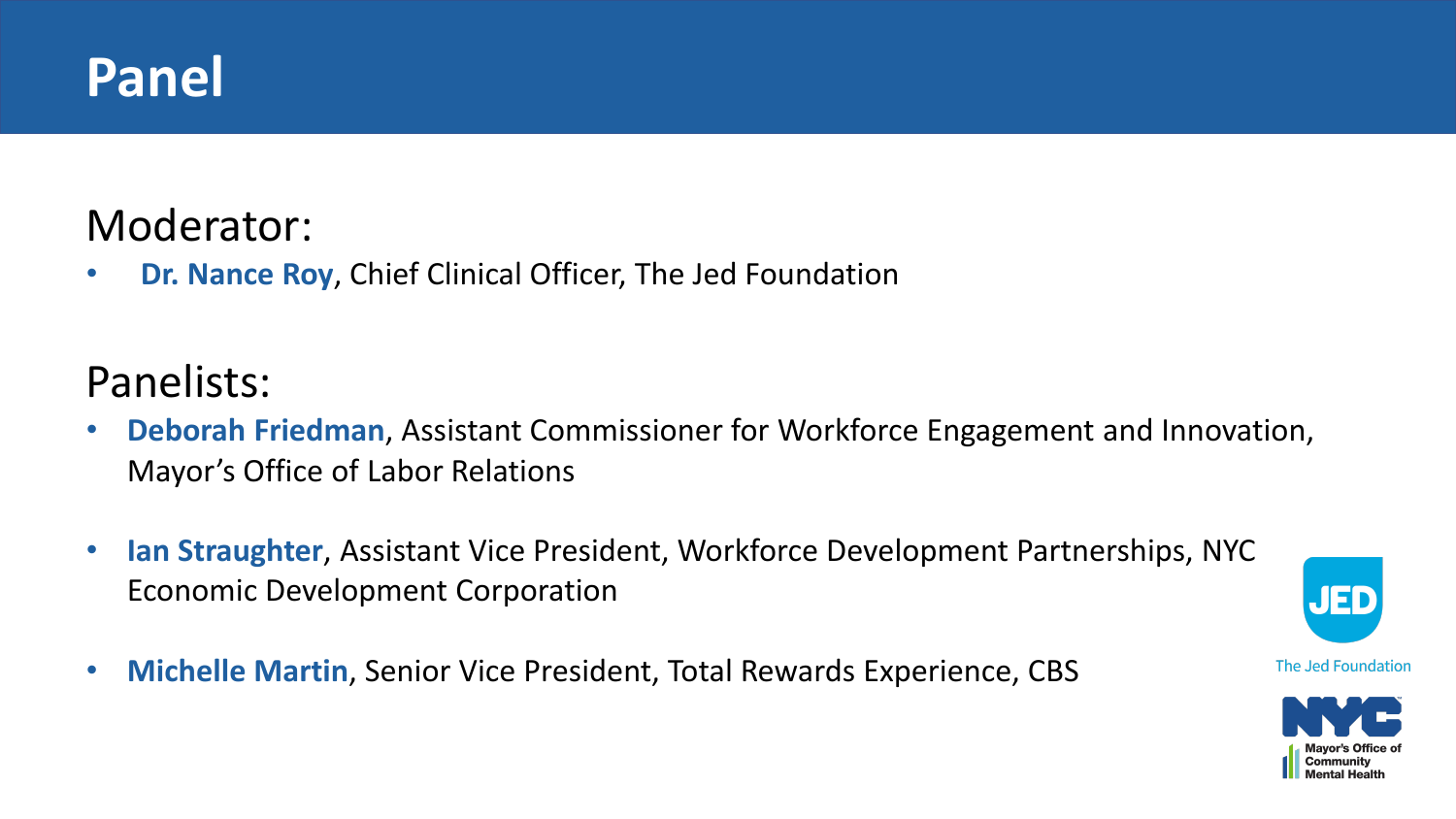# **Additional resources for parents and employers**



**Mental health resources** for parents and teens



**Thrive in Your Workplace: Toolkit for Employers Redefining Workplace Mental Health** 

**Resources to** support a caregiver's mental health at work



[Download the guide here](https://mentalhealth.cityofnewyork.us/resource-guides-toolkits/resource-guides/resources-to-support-a-caregivers-mental-health-at-work) [Download the toolkit here](https://mentalhealth.cityofnewyork.us/wp-content/uploads/2019/12/ThriveInYourWorkplace-Toolkit_September-2019.pdf) Download the guide here